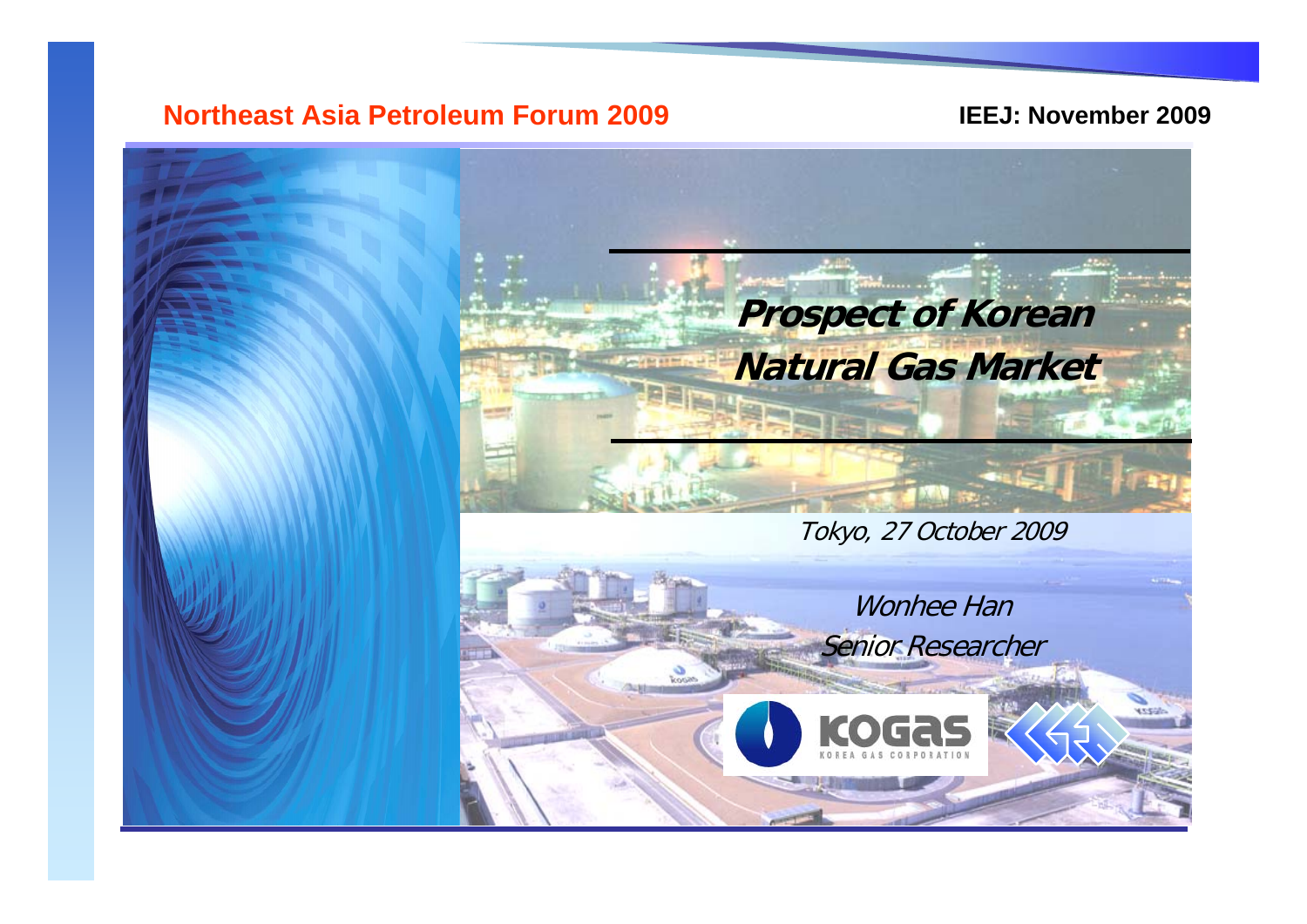

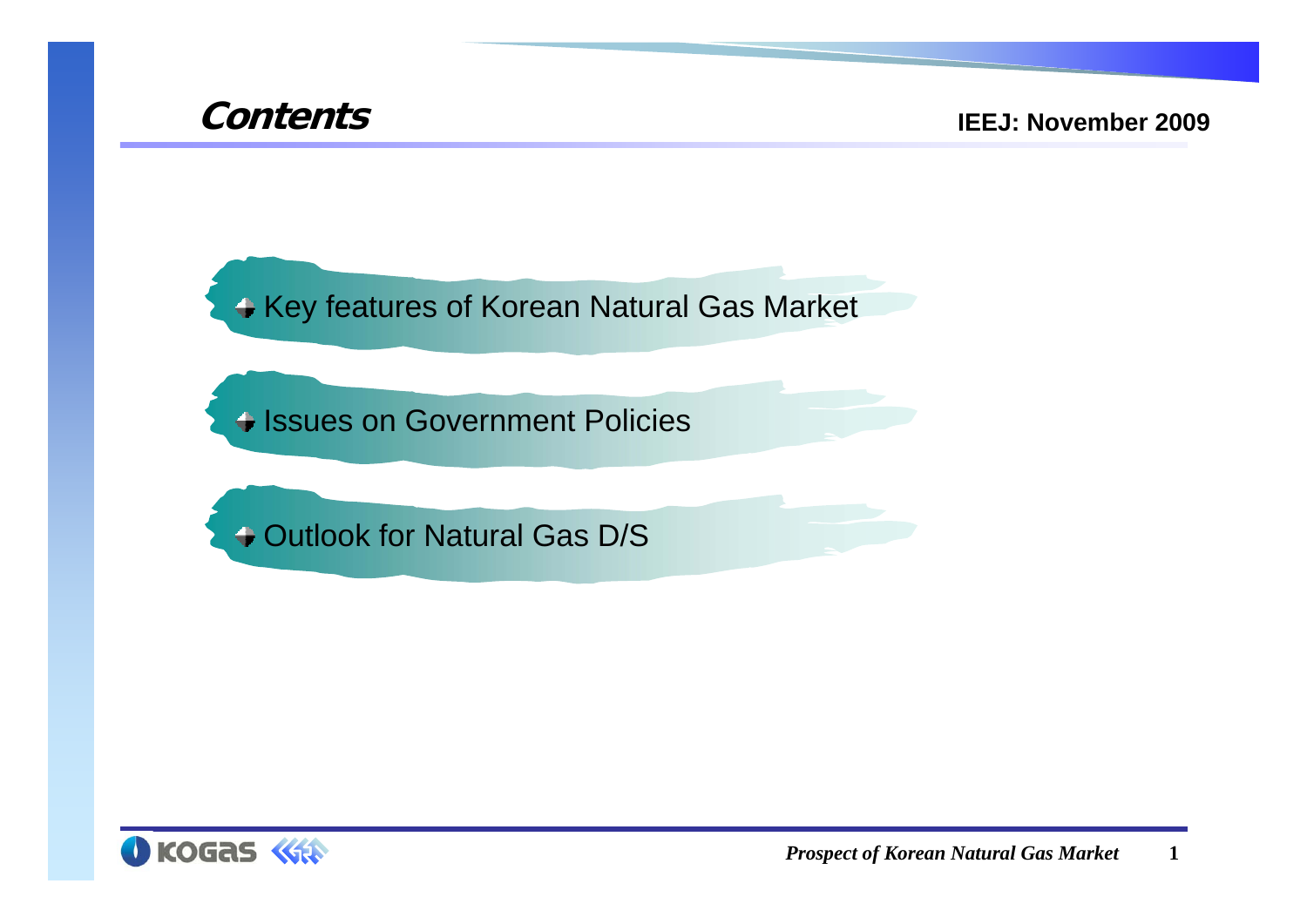### **Total Primary Energy Supply**

- *Natural gas imported from 1986 aiming at diversifying energy source and improving air quality Natural gas imported from 1986 aiming at diversifying energy source and improving air quality*
- *AAGR('87-'07) : TPES 6.6%, Coal 4.8%, Oil 6.5%, Natural Gas 15.0%, Nuclear 6.7% AAGR('87-'07) : TPES 6.6%, Coal 4.8%, Oil 6.5%, Natural Gas 15.0%, Nuclear 6.7%*



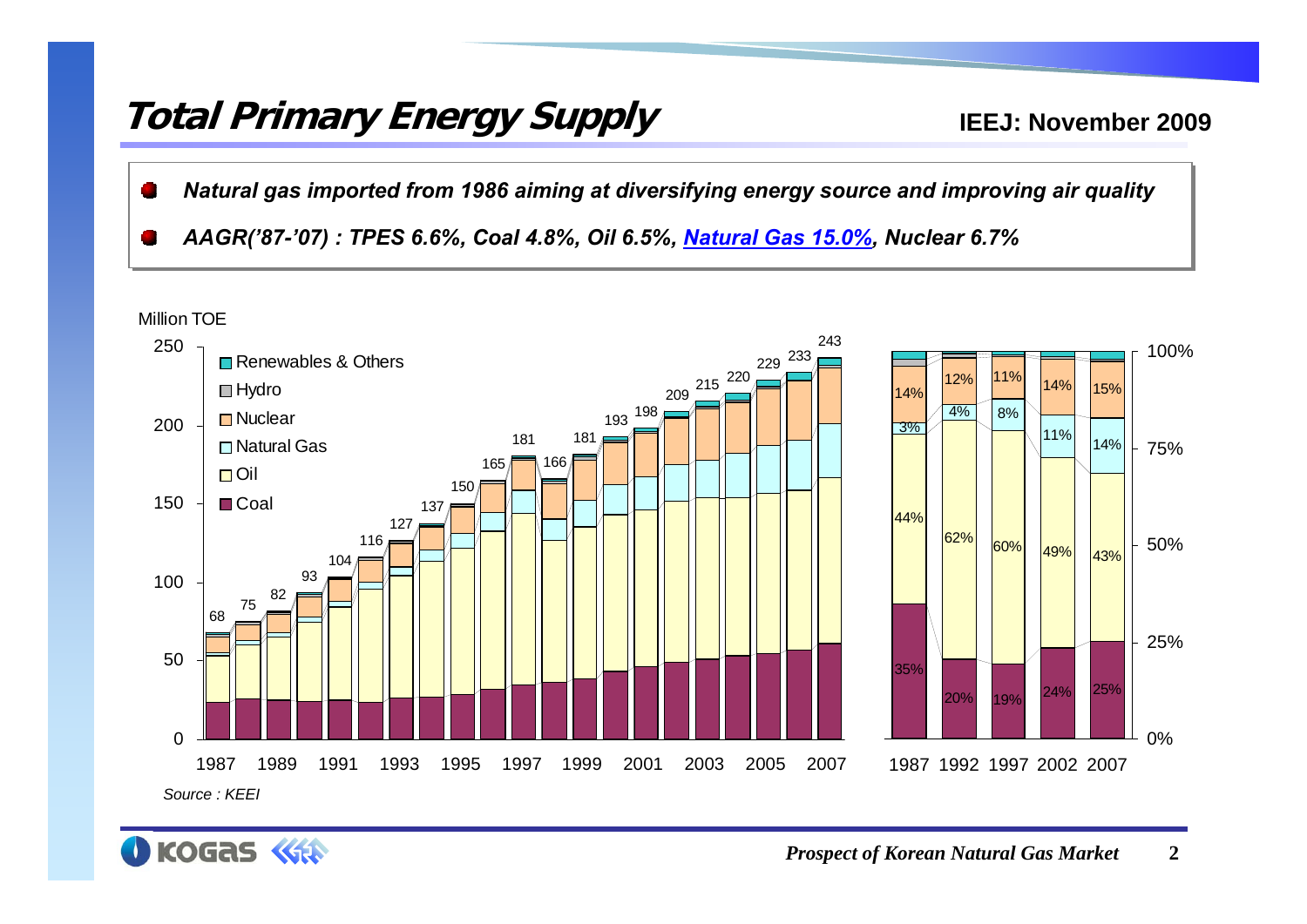### **Natural Gas Consumption**

- *Demand for power generation continued to grow while demand for residential use slowed down Demand for power generation continued to grow while demand for residential use slowed down*
- AAGR('98-'08 $\rightarrow$ '03-'08) : City Gas 9% $\rightarrow$ 5%, Power Generation 10% $\rightarrow$ 11%



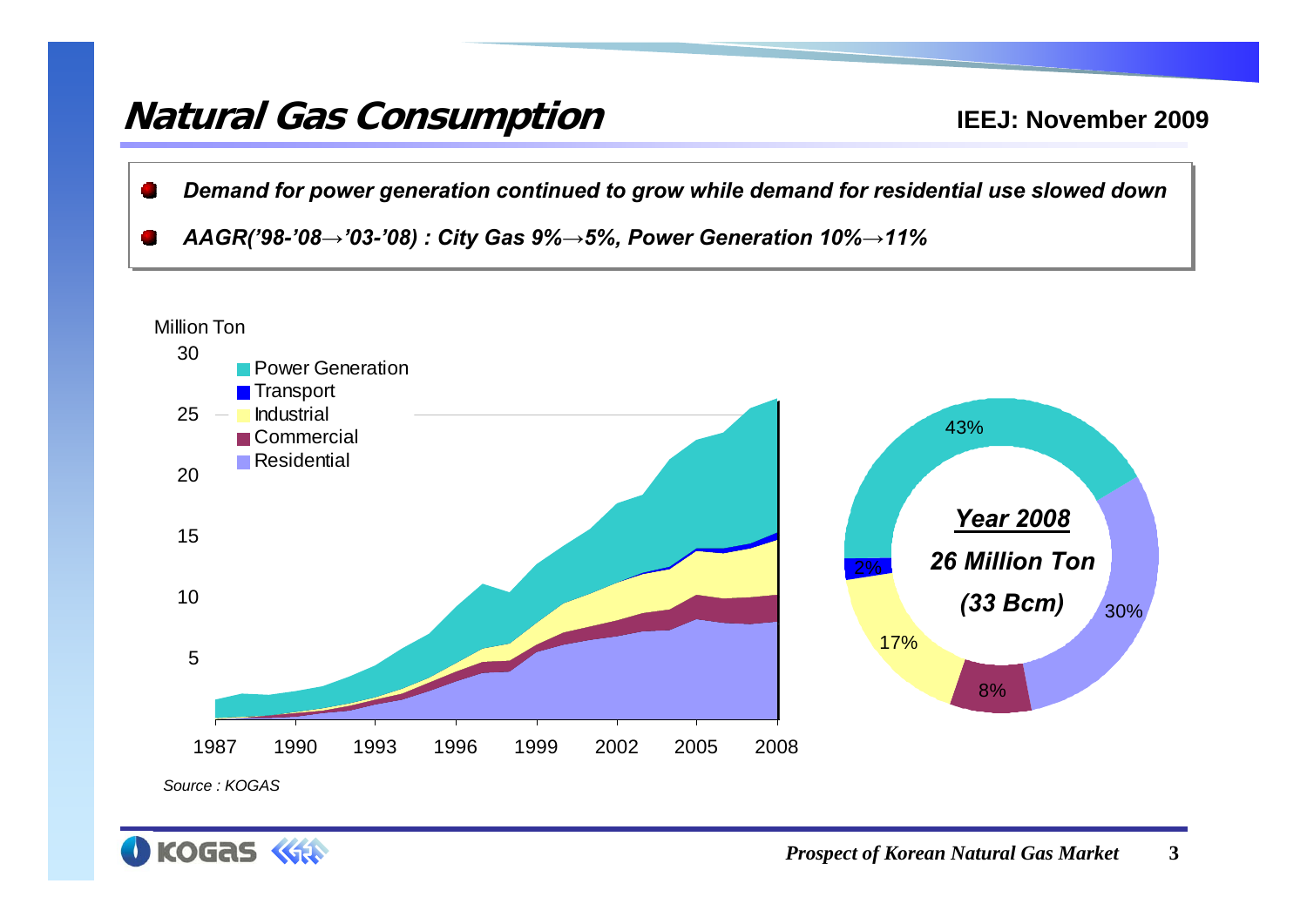### **Natural Gas Demand Pattern**

**IEEJ: November 2009**

- *On top of insufficient storage capacity, seasonality of gas demand threatens stable gas supply On top of insufficient storage capacity, seasonality of gas demand threatens stable gas supply*
- *Relatively high monthly TDR requires large investments in further storage capacity expansion Relatively high monthly TDR requires large investments in further storage capacity expansion*



#### *Monthly Natural Gas Consumption Monthly TDR\**



*\*TDR(Turn Down Ratio) = Max Monthly Consumption ÷ Min Monthly Consumption*

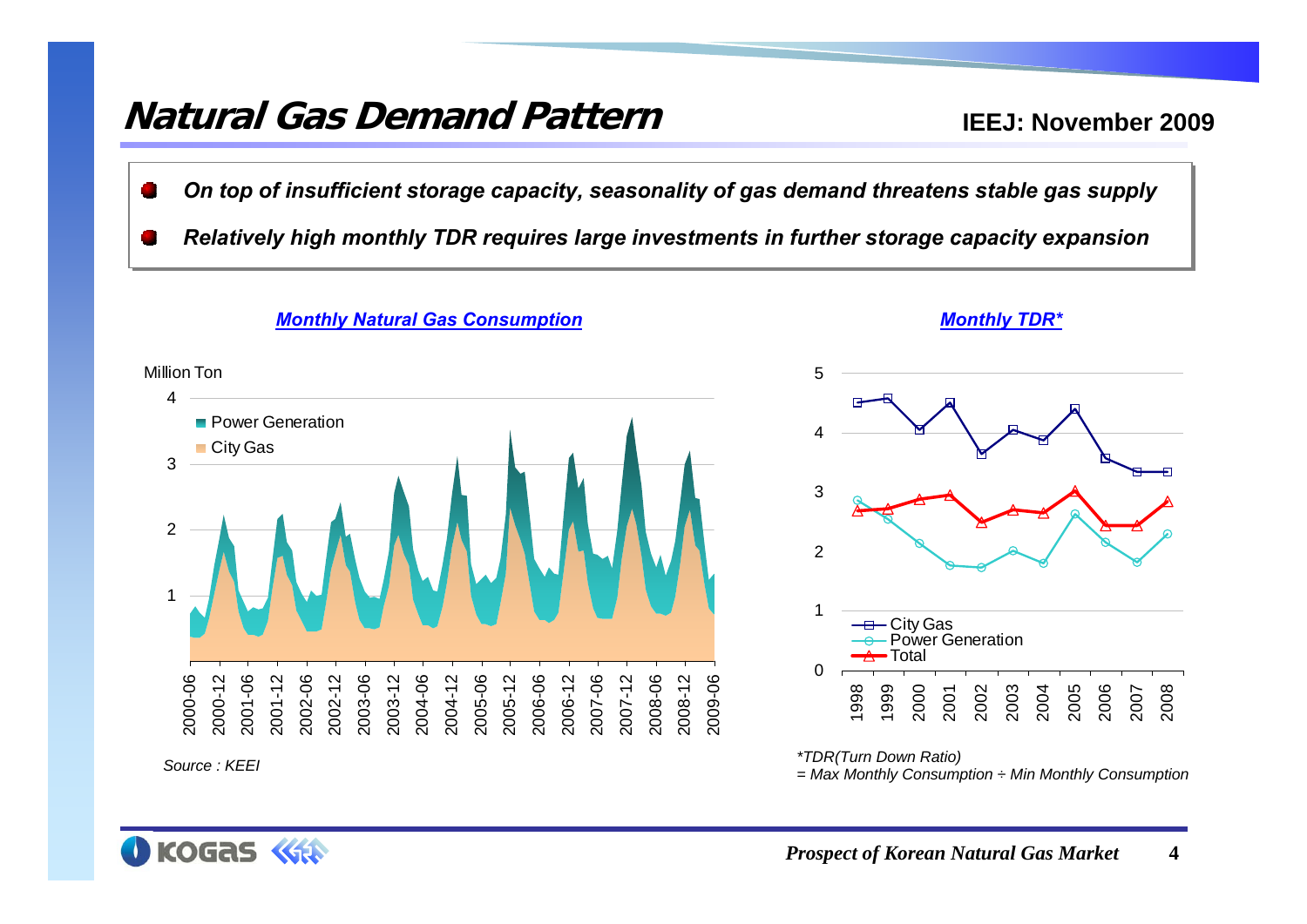## **Natural Gas Supply**

- *Korea relies heavily on mid-term and long term LNG imports for its natural gas supply Korea relies heavily on mid-term and long term LNG imports for its natural gas supply*
- *Korea has been diversifying its LNG import sources for the better security of natural gas supply Korea has been diversifying its LNG import sources for the better security of natural gas supply*





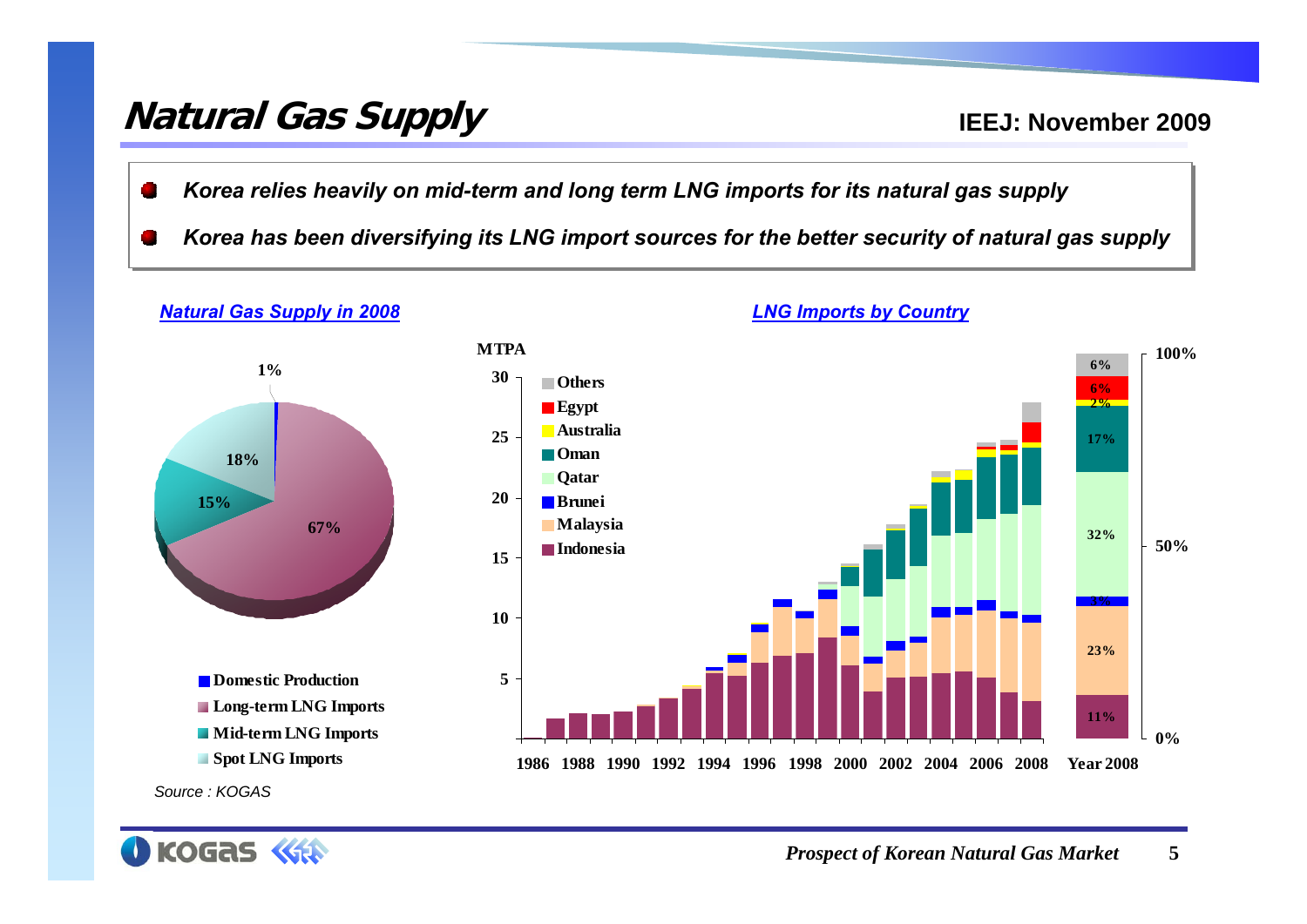### **Structure of Natural Gas Market**





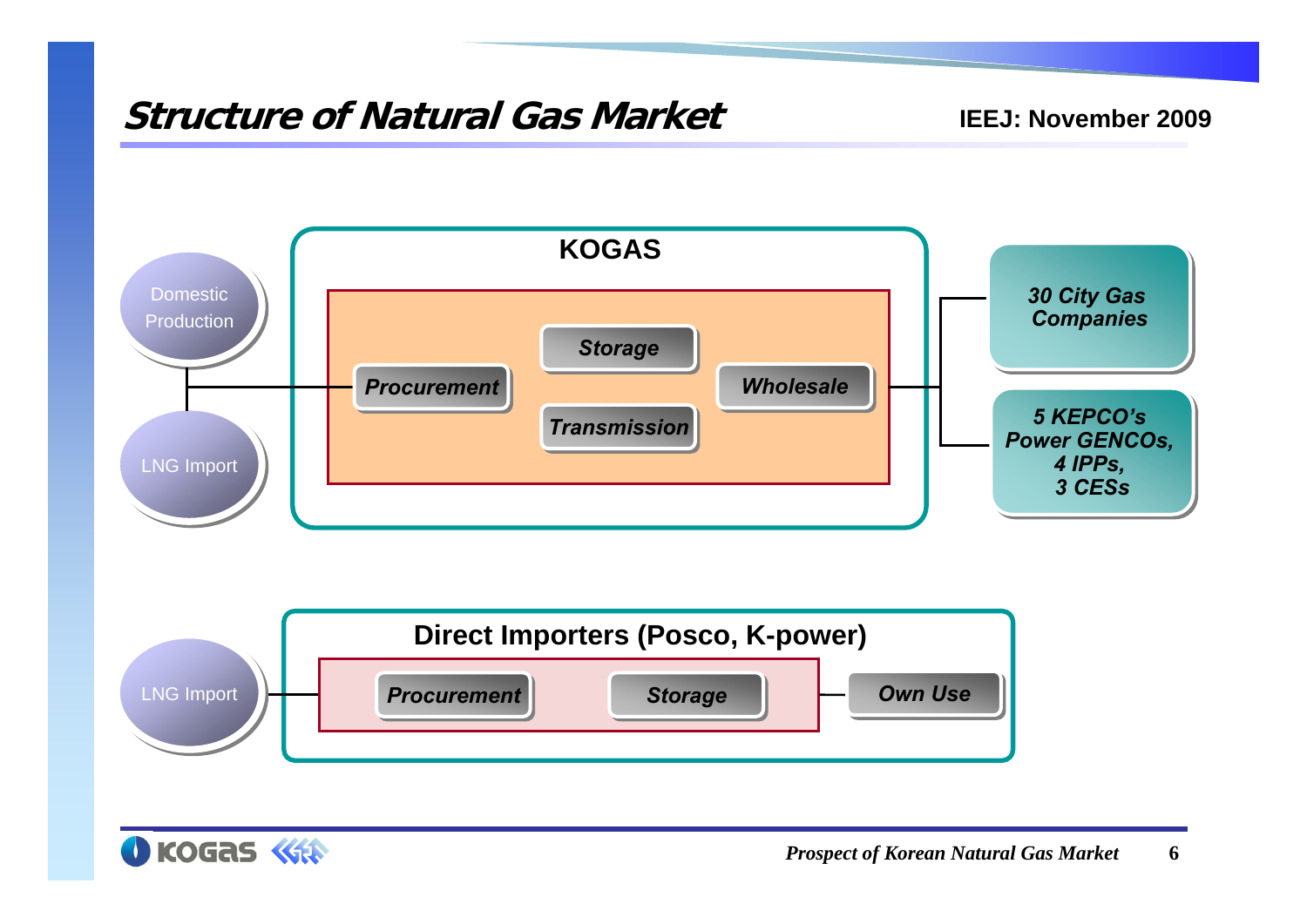### **Natural Gas Infrastructure**

#### **IEEJ: November 2009**





**LNG Terminals**

**As of Dec. 2008**

|                   | <b>Operator</b> | <b>Start-up</b>  | <b>Storage</b><br><b>Capacity</b> | <b>Send-out</b><br><b>Capacity</b><br>$(1,000 \; \text{m}^2, \#)$ (billion $\text{m}^2/\text{yr}$ ) |
|-------------------|-----------------|------------------|-----------------------------------|-----------------------------------------------------------------------------------------------------|
| <b>Incheon</b>    | <b>KOGAS</b>    | Oct. 1996        | 2,680(19)                         | 42.24                                                                                               |
| <b>Pyeongtaek</b> | <b>KOGAS</b>    | <b>Nov. 1986</b> | 1,560(14)                         | 38.81                                                                                               |
| <b>Tongyeong</b>  | <b>KOGAS</b>    | Sep. 2002        | 1,680(12)                         | 18.66                                                                                               |
| <b>Kwangyang</b>  | <b>POSCO</b>    | <b>Jul. 2005</b> | 200(2)                            | 2.30                                                                                                |

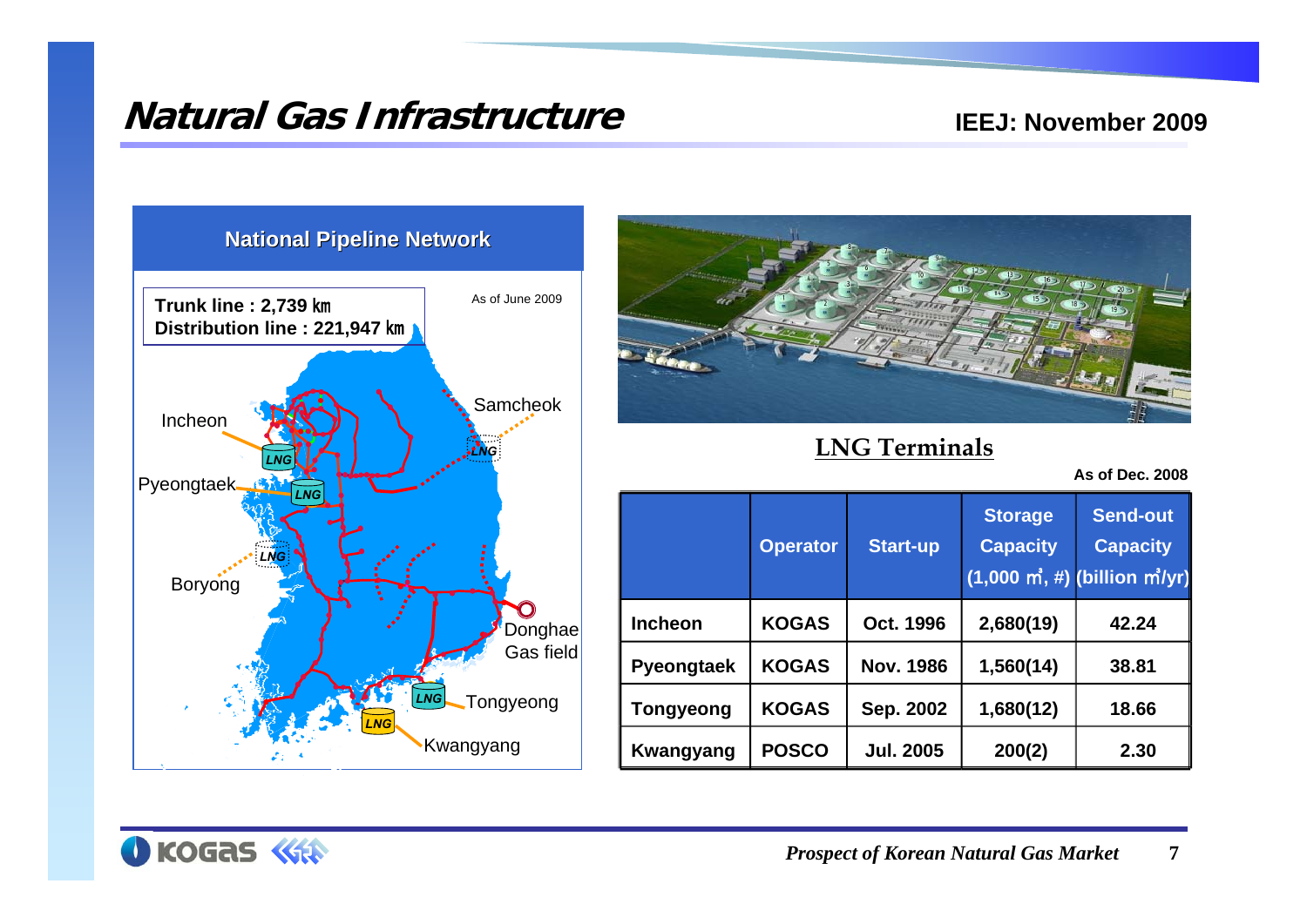## **National Energy Policy**

- *New government established aggressive energy policy targets for "low carbon green growth" New government established aggressive energy policy targets for "low carbon green growth"*
- *Such policies have a significant implication on future natural gas market if they are realized Such policies have a significant implication on future natural gas market if they are realized*



*Source : 1st National Energy Basic Plan, 2008*



*÷ Annual import volume*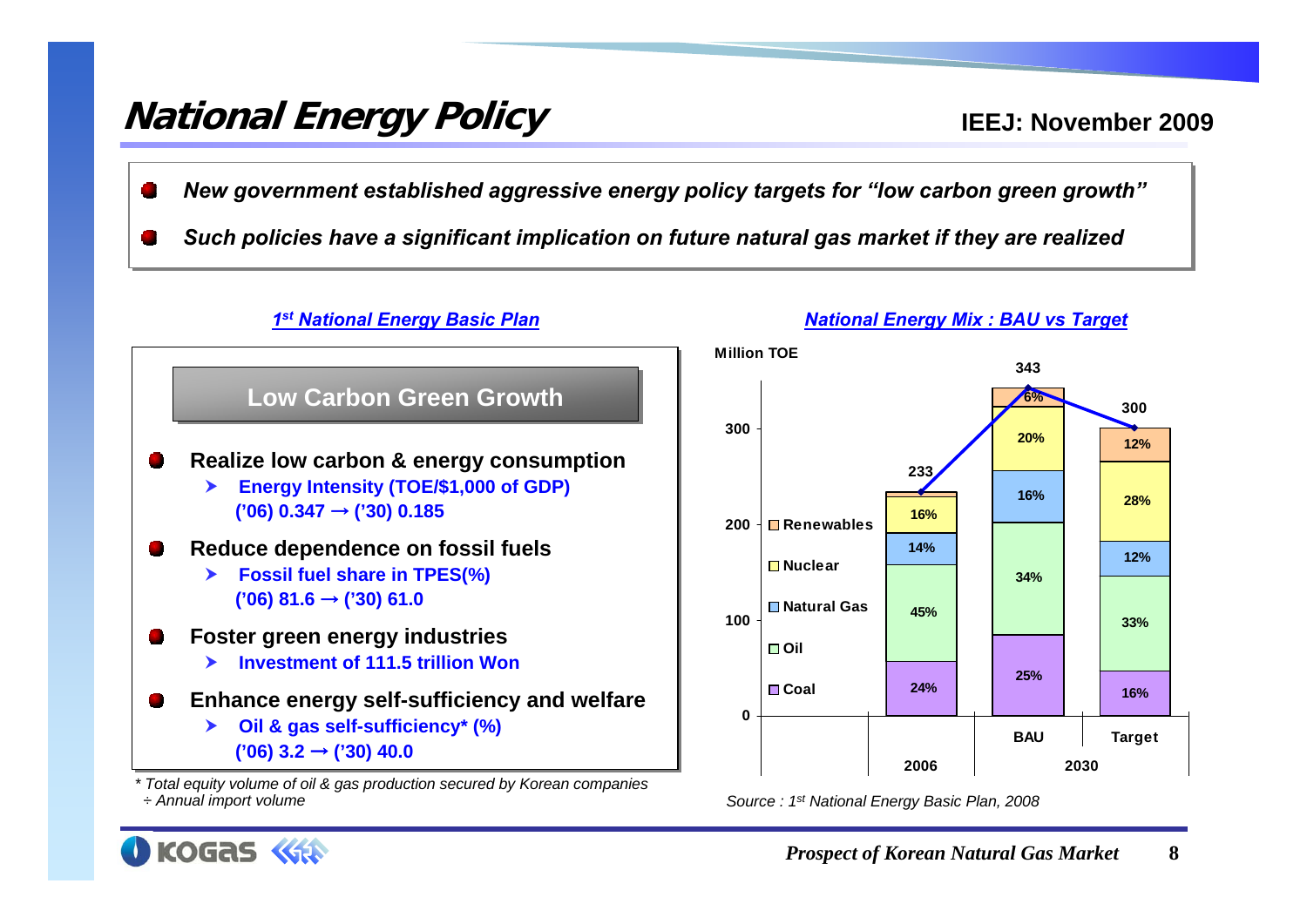### **Natural Gas Policy**

- *Natural gas policy has traditionally focused on ensuring the stable supply for economic growth Natural gas policy has traditionally focused on ensuring the stable supply for economic growth*
- *The long-delayed gas competition legislation is now awaiting the National Assembly's vote The long-delayed gas competition legislation is now awaiting the National Assembly's vote*



![](_page_9_Figure_6.jpeg)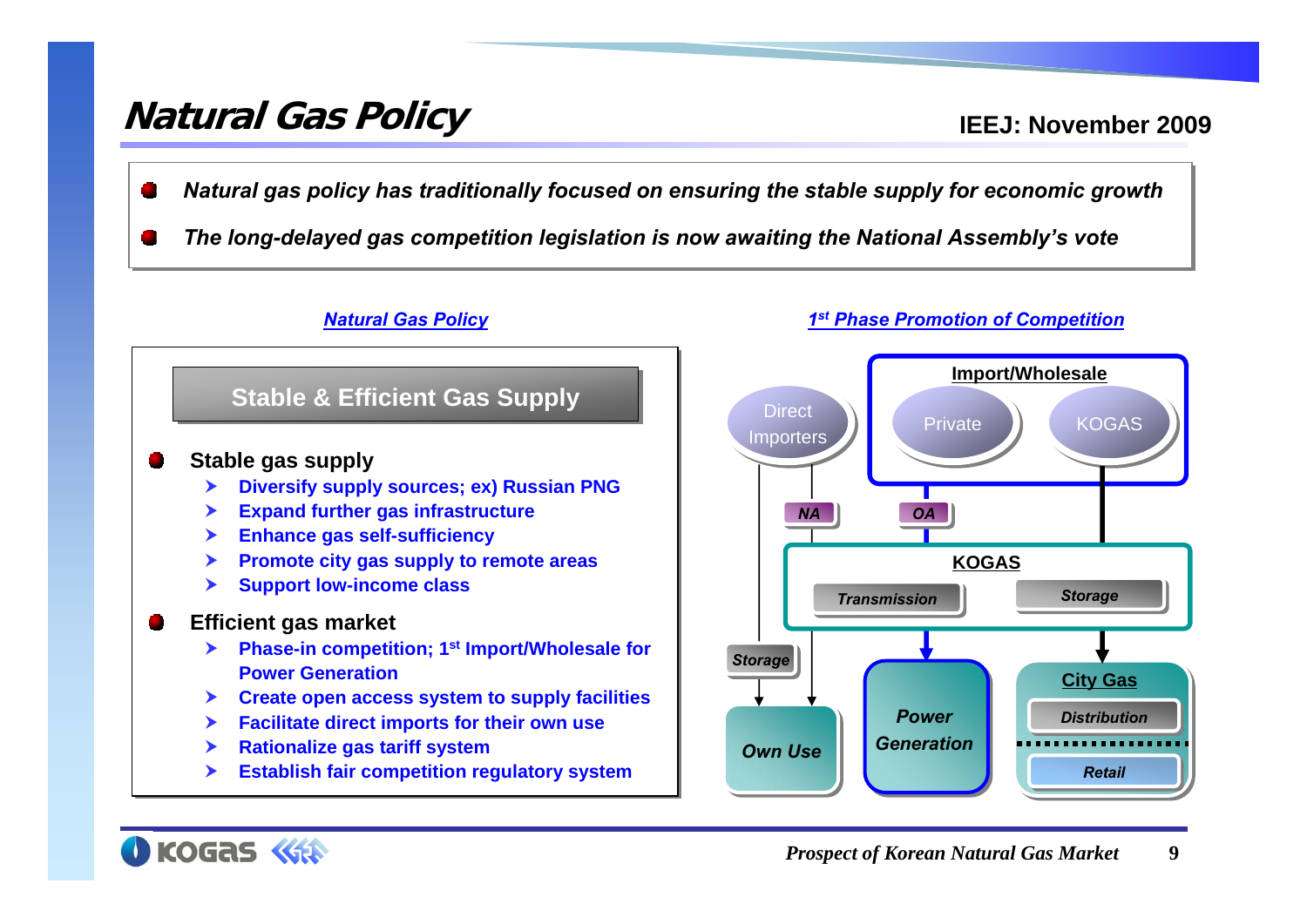### **Natural Gas Demand Forecast**

**IEEJ: November 2009**

*Demand forecasts vary due to economic recession, uncertain demand for power generation Demand forecasts vary due to economic recession, uncertain demand for power generation* 

*Demand for power generation is expected to slow down and to account for 24% in total by 2020 Demand for power generation is expected to slow down and to account for 24% in total by 2020*

![](_page_10_Figure_4.jpeg)

*Source : KEEI, KOGAS, Wood Mackenzie*

**KOGAS** 

*Prospect of Korean Natural Gas Market* **10**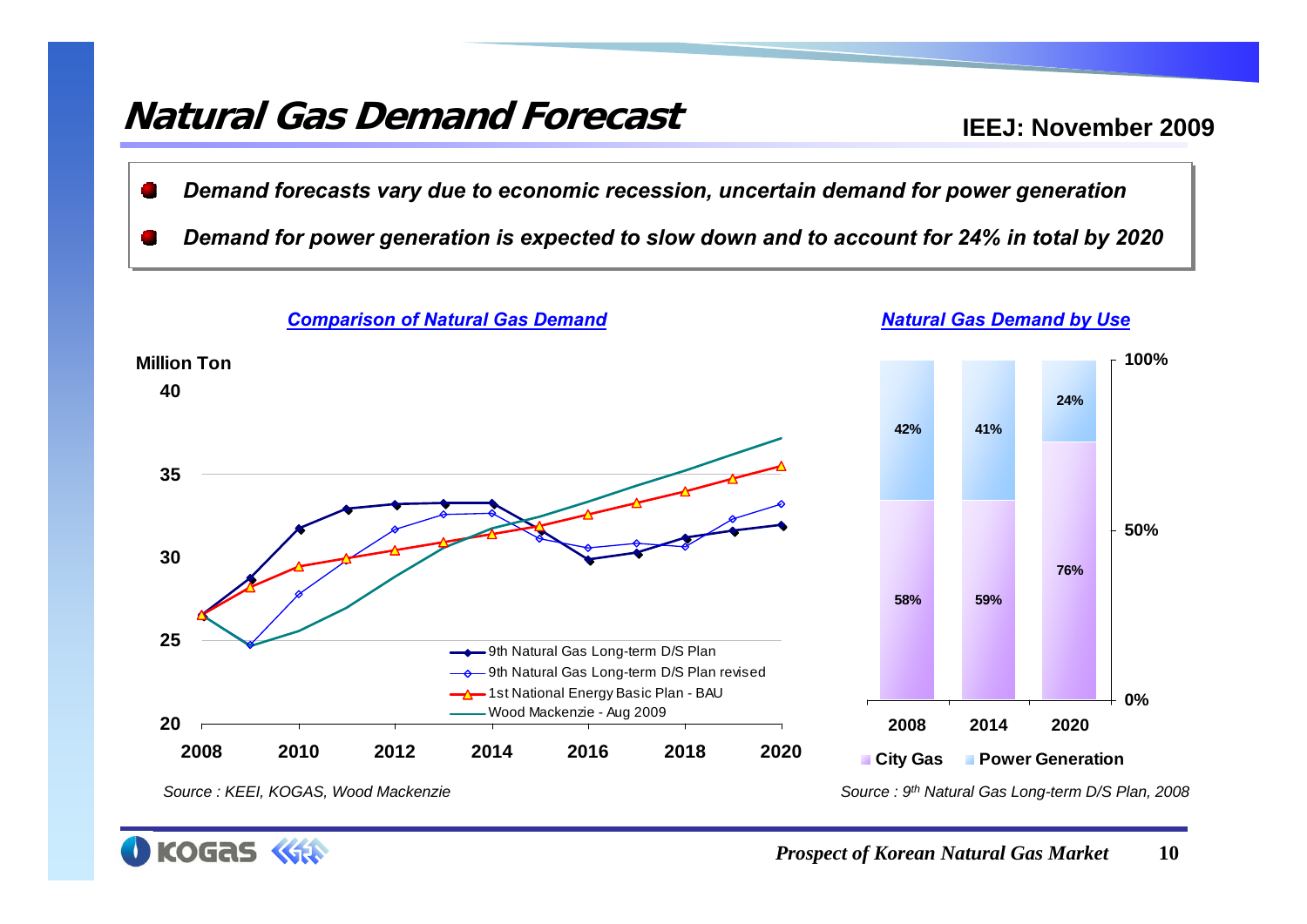### **Natural Gas Supply Plan**

KOGAS <<<

- *Korea is striving to secure LNG as well as PNG in the long run for stable & self-sufficient supply Korea is striving to secure LNG as well as PNG in the long run for stable & self-sufficient supply*
- *KOGAS is in talks with Gazprom to buy Russian gas in various forms including PNG, LNG, CNG KOGAS is in talks with Gazprom to buy Russian gas in various forms including PNG, LNG, CNG*

![](_page_11_Figure_4.jpeg)

![](_page_11_Picture_5.jpeg)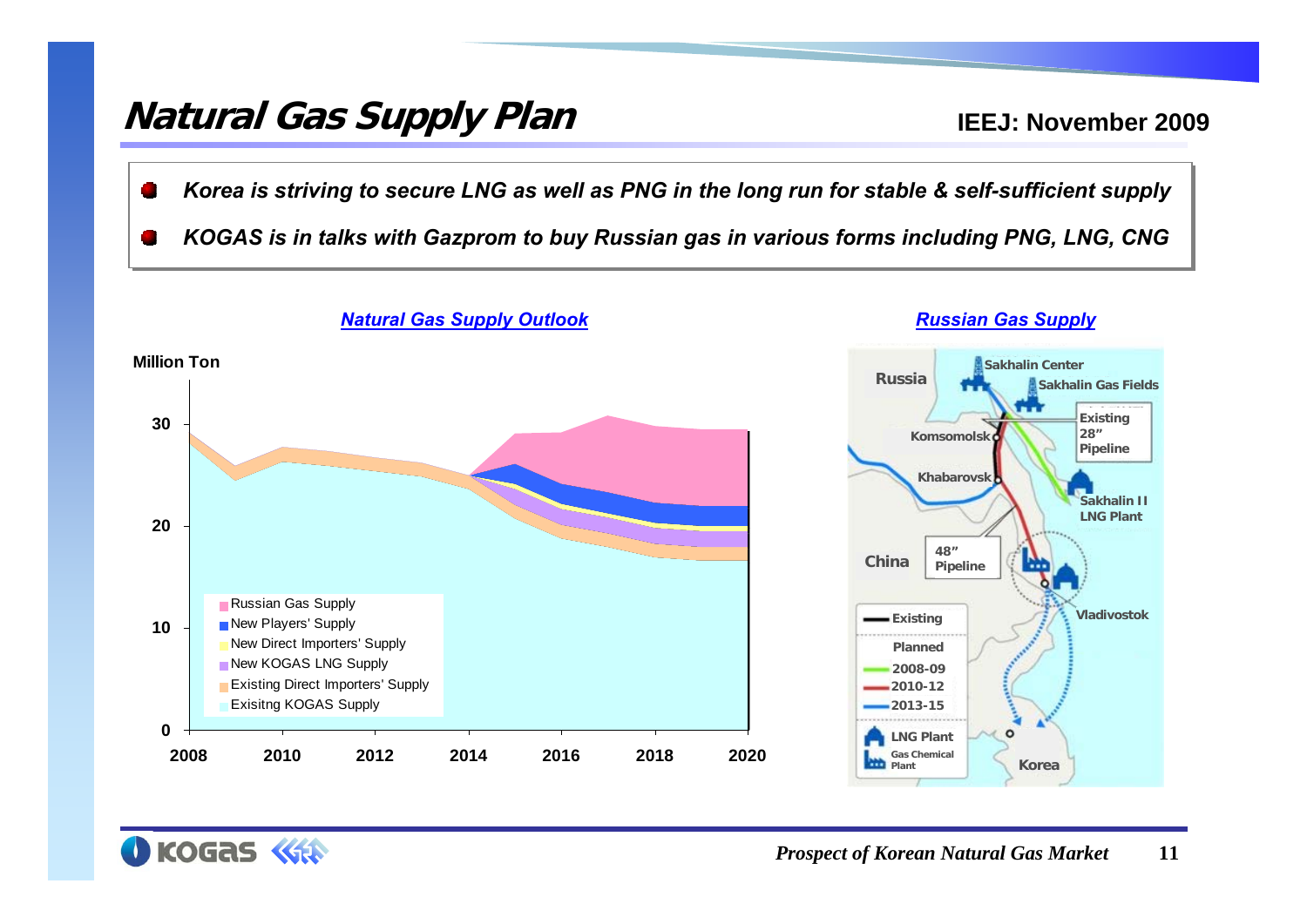### **Outlook for Natural Gas D/S Balance**

KOGAS

- *Korea is expected to face supply shortage during 2012-14 despite the uncertainty of gas demand Korea is expected to face supply shortage during 2012-14 despite the uncertainty of gas demand*
- *It seems to be relatively easy to deal with it thanks to the unprecedented global LNG oversupply It seems to be relatively easy to deal with it thanks to the unprecedented global LNG oversupply*

![](_page_12_Figure_4.jpeg)

![](_page_12_Picture_5.jpeg)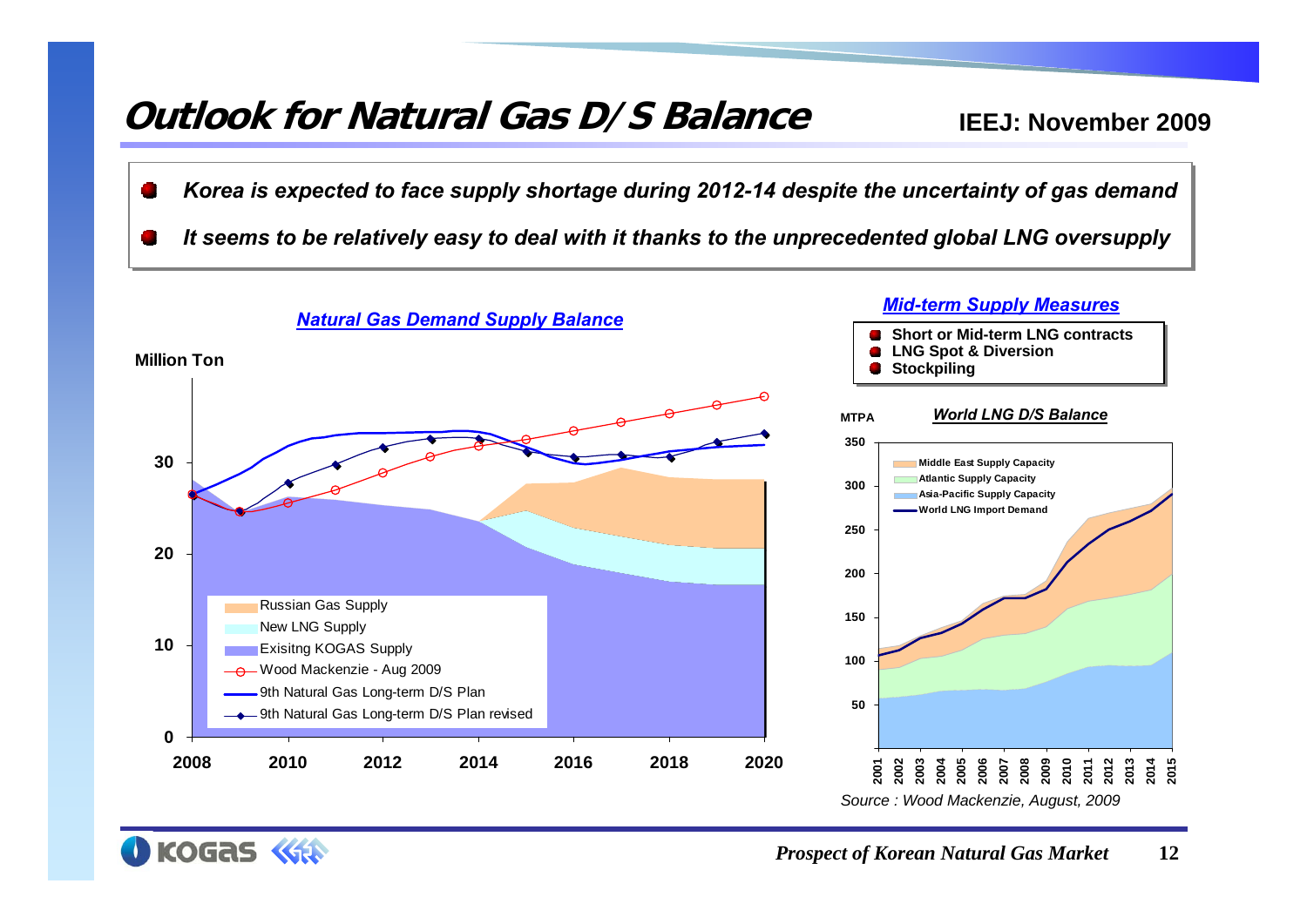![](_page_13_Picture_0.jpeg)

*Natural Gas, the fast-growing energy over the past two decades*

*Contributed to energy security and environmental improvement*

*Mostly imported in the form of LNG from diverse overseas sources*

*New challenges to natural gas market;*

*New aggressive energy policy targets for "low carbon green growth"*

*Introduction of competition starting with import/wholesale for power generation sector*

*Outlook for natural gas market* 

*Uncertain demand caused by economic recession & demand for power generation*

- *New strategic effort to secure stable & self-sufficient supply in the long run*
- *Gas supply shortage in the mid-term, but could be relatively easily coped with*

![](_page_13_Picture_12.jpeg)